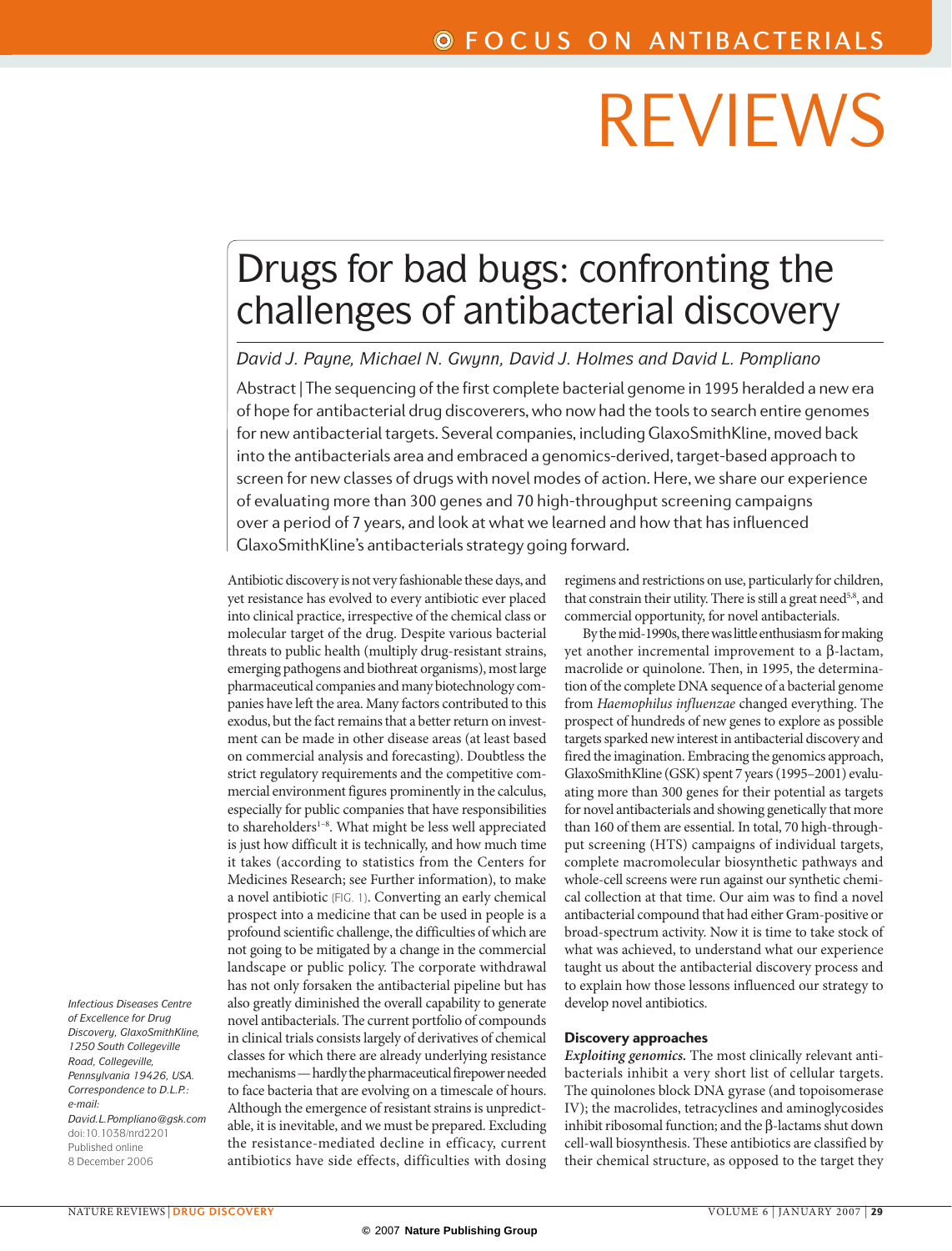

Figure 1 | **Estimated success metrics and timelines for the development of a systemic broad-spectrum antibacterial.** The figure shows timelines and risks associated with antibacterial drug discovery. The probability of success (percentages) up to the beginning of Phase I trials are based on GlaxoSmithKline (GSK) metrics and the clinical success rates are based on industry averages (data taken from reports by the Centers for Medicines Research (CMR); see Further information). Lead optimization is the most challenging and lengthy phase in antibacterial drug discovery. Probability of success during lead optimization is strongly linked to the size of the medicinal chemistry effort devoted to the project. GSK committed large teams of chemists for an uninterrupted period of 5 years to achieve a 50% success rate. Lead optimization efforts with less resources could easily take considerably longer.

inhibit. Incremental structural modification of these agents, although historically the method of choice, does not fundamentally change their interaction with the target. Although new derivatives can improve efficacy temporarily, the underlying resistance mechanisms, whether they are target-based, efflux or enzyme-mediated, are still present in the environment.

Besides the promise to unveil a treasure trove of new targets, genomic information built the case for pursuing known, but underexploited, targets. DNA sequence comparison of the genomes of different (but relevant) Gram-negative (*H. influenzae* and *Moraxella catarrhalis)* and Gram-positive (*Streptococcus pneumoniae*, *Staphylococcus aureus* and *Enterococcus faecalis)*  pathogenic bacteria revealed genes that were highly conserved. Their commonality across such phylogenetically diverse species suggested canonical functions required for survival of bacteria in general rather than just species-specific roles. Using the *S. pneumoniae*  genome as the primary comparator, genes that were in common across five pathogens with highly conserved amino-acid sequences and that also only occurred as single copies (to avoid potential resistance mechanisms) were designated as potential broad-spectrum targets<sup>9</sup>. To favour uniquely bacterial targets, those genes with a close human homologue were eliminated from further consideration.

The sequence analysis provided a hypothesis of essentiality that was tested genetically. Using allelic-replacement mutagenesis, we swapped the target gene with an antibiotic resistance marker (FIG. 2a), being careful not to disrupt the expression of downstream genes<sup>10</sup>. The absence of growth of organisms lacking a target gene strongly suggests, but does not guarantee, that the gene is required for viability. Growth in the absence of the target gene, however, marked the gene as being dispensible for survival, and therefore not very attractive as a target. As some genes were essential in *S. aureus* but not so in other pathogens and vice versa, the gene knockout must have failed to grow in at least two Gram-positive organisms before we advanced the target. Observing how growth varied with the level of gene expression was the second level of analysis used to assess the relative importance of the target gene to viability<sup>11-13</sup>. We modulated the target gene expression using inducible promoters in two different ways: directly, by placing the target gene under control of the promoter (FIG. 2b); and indirectly, by controlling the expression of antisense RNA that hybridized to and blocked transcription of the target gene (FIG. 2c). Decreased expression that led to impaired growth further supported the importance of the target gene to survival. These constructs also provided tools to confirm the mode of action (MOA) of hits from HTS: decreased expression of the putative target led to increased sensitivity to growth inhibition by the compound and vice versa.

More than 350 *S. pneumoniae*, *S. aureus* and *H. influenzae* candidate target genes from a broad variety of pathways and processes were identified from the comparative sequence analysis (FIG. 3a). Of these, 127 genes were identified as essential *in vitro* in at least one organism*.* Those genes for which no allelic-replacement mutants could be isolated (despite repeated attempts) remained candidates for further analysis. Almost 100 allelic-replacement mutants were tested in an animal model of virulence and 64 targets were identified that were not essential *in vitro* but which attenuated growth *in vivo* (FIG. 3b). Progression of these targets introduces additional complications. For example, it was not immediately obvious how to evaluate inhibitors of these targets, as by definition they would not be active in standard *in vitro* antibacterial assays. Evaluating leads in *in vivo* infection models was a possible way forward, but would have required intensive additional resource. Broad-spectrum targets of unknown function<sup>14</sup>, although clearly offering novelty, likewise carried the liability of finding a biochemical function to assay. As we had a wealth of *in vitro* essential targets that *did* have well-defined, assayable functions, neither virulence targets nor targets of unknown function were taken forward on the basis that life was hard enough without the added complexities of these targets.

There has been no mention of medicinal chemistry so far. In fact, biology dominated the workload of our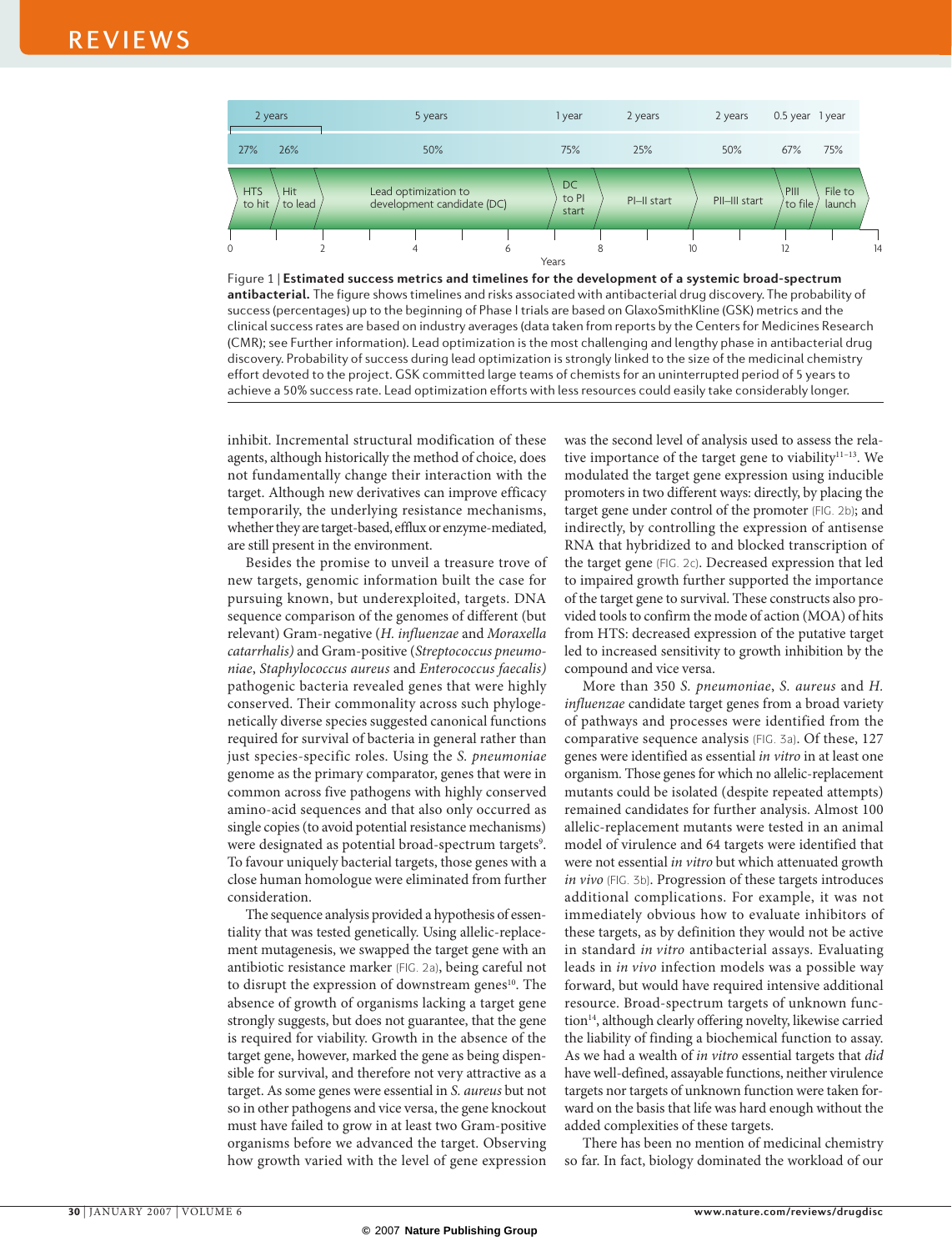### **FOCUS ON ANTIBACTERIALS**



Figure 2 | Method for testing gene essentiality. a | Allelic-replacement mutagenesis was performed by transforming Streptococcus pneumoniae with linear DNA fragments and selecting for recombinants resistant to the antibiotic marker (ErmC). The result was a swap of the target gene (genX) for a selective marker. **b** | Genes in Staphylococcus aureus can be placed under the control of inducible promoters to confirm gene essentiality. IPTG (isopropyl-β-D-thioglactopyranoside) was used at various concentrations to induce expression from the Pspac promoter. **c** | Antisense RNA can be used to downregulate expression of genes both in vitro and in vivo. The upper blue line is the strain containing the control plasmid alone with no insert. All others represent growth of strains expressing antisense RNA to different gene fragments. For details see REF. 34.

### Antibacterial development candidate

A compound that achieves target antibacterial activity *in vitro* (MIC90s) and *in vivo* (infection models), shows a viable therapeutic window based on rodent toxicity, and has physical and pharmaceutical properties suitable for preclinical GLP toxicology studies.

genomics-based discovery. The ratio of biologists to chemists in the antibacterial discovery group was 2:1 during this time. For example, establishing the technology and methodology to regulate gene expression in pathogens, ensure expression occurred *in vivo* and develop approaches to enable single allelic replacements to be performed in just 10 days was only accomplished with a huge initial investment of biology resource. Reagent generation and preparation for the numerous HTS campaigns required many more biochemists and enzymologists. Much effort was spent on the earliest, and most biology intensive, phase of discovery: establishing the credentials of targets. As we shall see, it had limited impact on producing antibacterial development candidates of sufficient quality.

*Outcome of target-based HTS campaigns.* Compared with mammalian targets, antibacterial targets moved quickly into HTS. Preparing reagents in quantity for the HTS rarely was an obstacle. Cloning and expression of a bacterial gene in a bacterial host is far less involved than finding the proper gene–vector–host combination to express a mammalian gene. In most instances, just 10 litres of bacterial culture yielded enough protein for screening and follow-up assays. Most of the targets were intracellular enzymes for which a broad range of assay methodologies and formats exists. Only 10% of targets failed to reach HTS because of problems associated with generating sufficient active protein(s) or substrate, poor signal-to-noise ratio for the assay or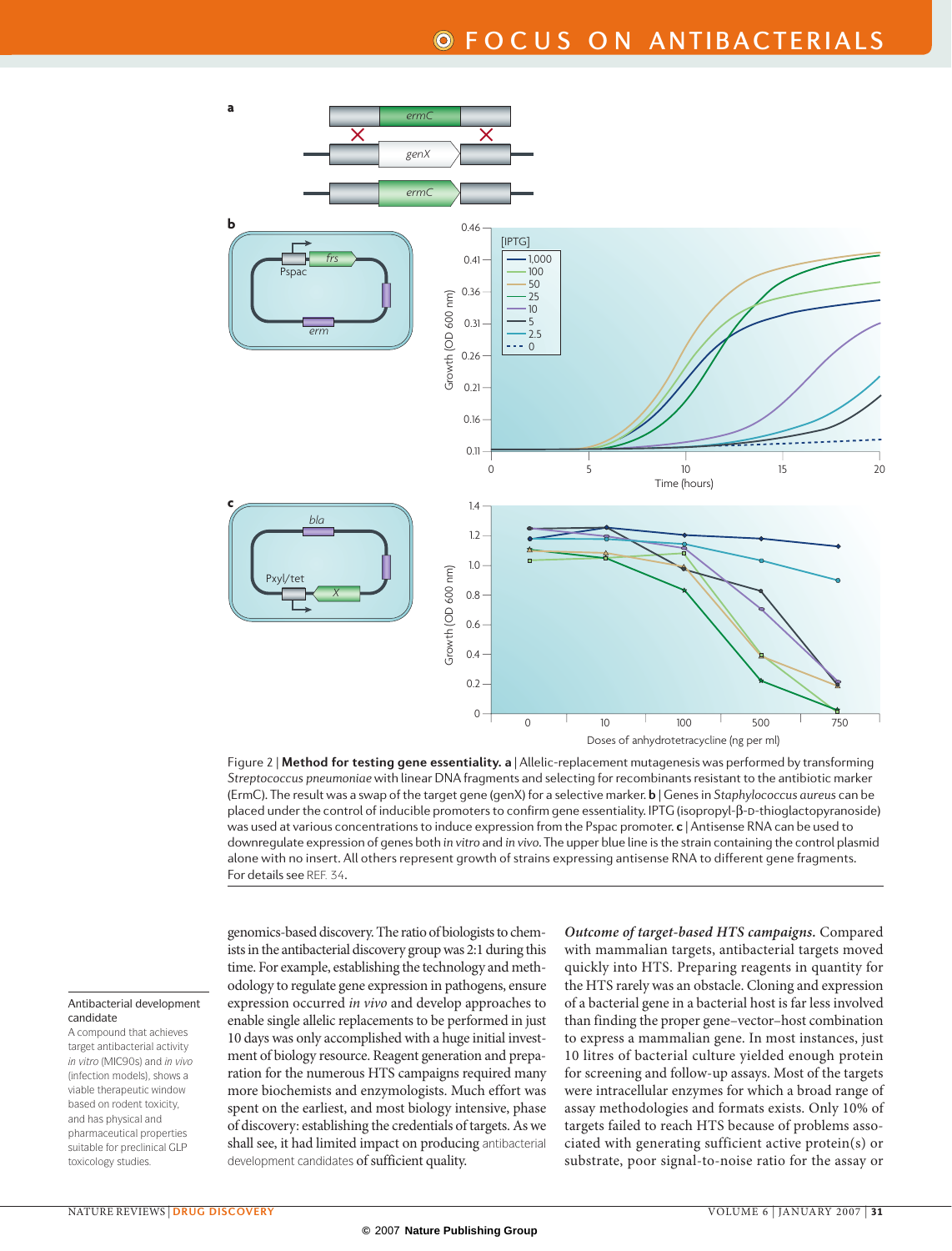### REVIEWS REVIEWS



Figure 3 | **Results of gene essentiality testing in** *Streptococcus pneumoniae***. a** | The chart shows 358 S. pneumoniae genes that were tested for essentiality by allelic-replacement mutagenesis. Figures in brackets show the number of genes tested, and figures in the pie-chart slices represent the percentage of total genes examined. **b** | Genes were considered likely to be essential if they could not be deleted by allelic replacement following several attempts. Some allelicreplacement mutants were examined in a rat respiratory-tract infection model<sup>33</sup>. Two days post-infection, the colonyforming units of the mutants in lungs was determined and compared with wild type. Mutants that were attenuated in the animal model by 4–6 logs (shown by \*) are here considered to be in vivo essential. Mutants that were attenuated by <2 logs (shown by <sup>‡</sup>) are non-essential in vivo.

because the assay could not be miniaturized to a robust HTS format. Other therapeutic area targets had higher attrition rates.

Between 1995 and 2001, 67 HTS campaigns on antibacterial targets (TABLE 1) were run against the SmithKline Beecham compound collection (which consisted of 260,000–530,000 compounds). This was an unprecedented concentration of screening resource for a single therapy area. Some targets were screened more than once, because either a better assay was developed or additional chemical diversity was subsequently added to the collection.

A mere 16 HTS gave rise to hits, and only 5 of these resulted in leads (TABLE 1). For the remaining hits, chemical modification failed to generate molecules that met the lead criteria. TABLE 2 illustrates the two fates of these hits. Further derivatization of the undecaprenyl (UDP)- *N*-acetylglucosamine-enolpyruvyl reductase (MurB) lead to neither increased inhibitory potency against the target nor introduced antibacterial activity. Although both of these properties were achieved for ribonuclease P (RNaseP), the antibacterial activity could not be mechanistically linked to inhibition of the enzyme. These hits turned out to be non-specifically toxic to both mammalian and bacterial cells, usually as a result of indiscriminate cell-membrane disruption.

Success in finding lead compounds from the genomics-based efforts was only realized for peptide deformylase (PDF), enoyl-acyl carrier protein reductase (FabI), 3-ketoacyl-acyl carrier protein III (FabH), methionyl

tRNA synthetase (MetRS) and phenylalanyl-tRNA synthetase (PheRS) targets. Highly potent inhibitor series for MetRS and FabI with potent antibacterial activity were synthesized<sup>15-17</sup> (TABLE 2), but these turned out to be select-spectrum agents lacking activity either against a suitable range of Gram-positive pathogens or against *S. pneumoniae* and Gram-negative pathogens. Although we were able to enhance the antibacterial activity of the FabH leads, combining this with the necessary drug-like properties proved unattainable. Because the PDF leads were similar to those already identified by other groups<sup>18</sup> they were set aside within GSK in favour of novel leads identified by structure-based design approaches for this target; PheRS leads are still being pursued. Although HTS and chemical modification of hits did generate novel early-stage leads with potent antibacterial activity, their bacterial spectra were very limited. The level of success was unsustainably low in relation to the large effort invested. Later in the review, we discuss how insufficient or improper molecular diversity of the compounds screened was a primary reason for this lack of success.

*Genomics blind spots.* Apart from the difficulty of obtaining leads, blind spots in genomic analysis led to other surprises. Targets identified by genomics are only truly validated in those particular strains for which sequence comparisons were made and in which genetic knockouts of the putative target were generated. For example, MetRS was selected as a target based on the high sequence homology between the strains of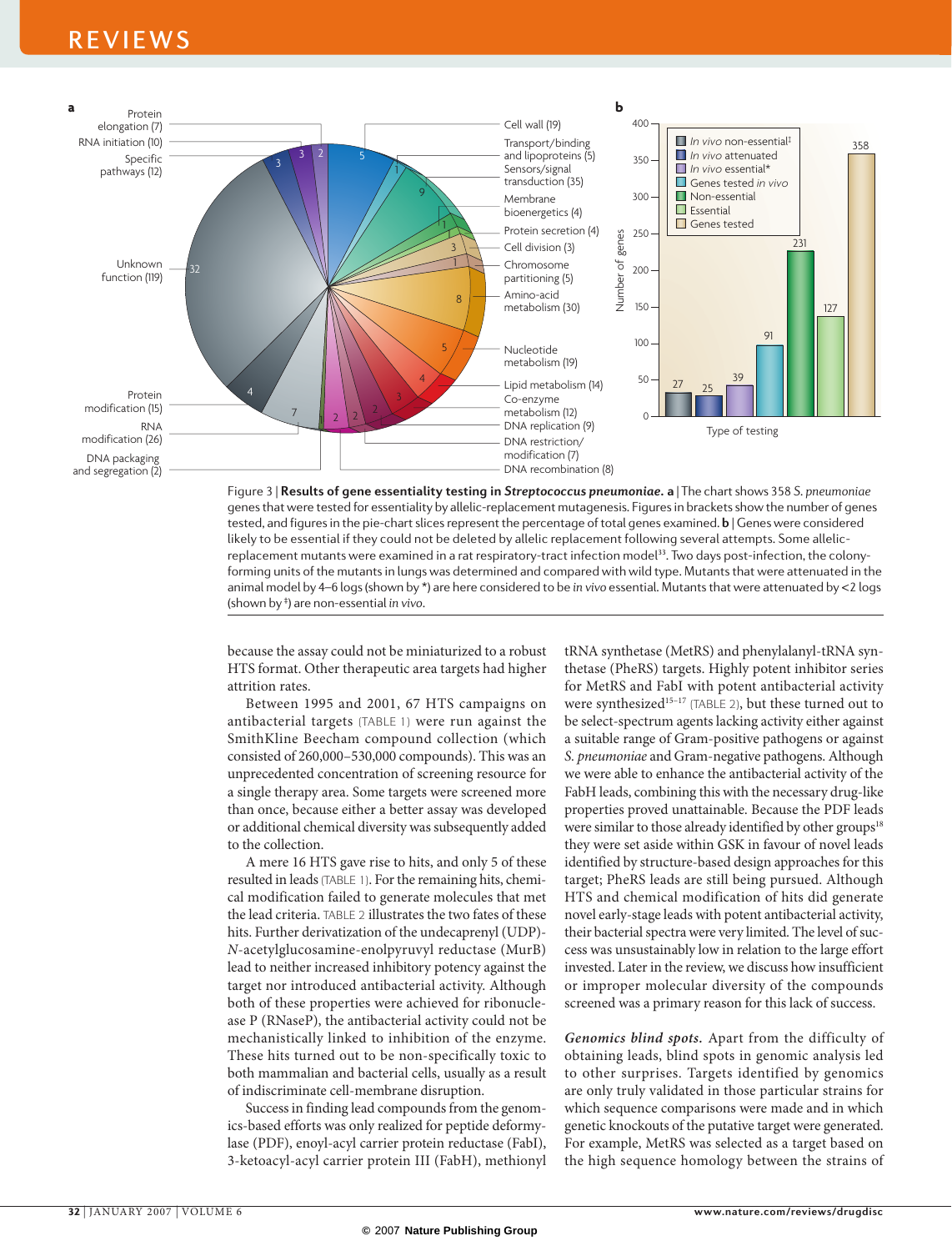*S. pneumoniae*, *S. aureus* and *Escherichia coli* that were sequenced at that time*.* In the clinic, however, there is considerable variation in the homology of this target within a species. Although the MetRS inhibitors were potent against strains of *S. aureus* and *Enterococcus* sp., the minimum inhibitory concentrations (MICs) of the MetRS inhibitors for a panel of *S. pneumoniae* strains showed a bimodal distribution<sup>19</sup>. As it turned out, some strains of *S. pneumoniae* contain two different genes whose gene products catalyse the same tRNA aminoacylation reaction, only one of which was inhibited by the potent series of MetRS inhibitors that were elaborated from HTS hits. Genomic analysis of the five *S. pneumoniae* genomes available to us at that time was not predictive of the presence of a non-homologous gene that encodes a protein with the same activity as the target gene. Indeed, without the complete genomic sequences of all the various strains of a species, it is impossible to know whether the target gene is found in all strains of the species.

Then there is the case of duplicate genes that have a synthetically lethal relationship. As the target of the clinically useful antibiotic fosfomycin, UDP-*N*acetylglucosamine-enolpyruvyl transferase (MurA) is pharmacologically validated and worthy of further exploitation. Our work showed that several Grampositive genomes actually have two *murA* genes, both of which are essential. A compound must inhibit both Mur enzymes in order to kill the organism, a feature that can be more difficult to design or discover from screening (see above) $20$ .

FabI, an enoyl-ACP-reductase, was known to catalyse a reaction essential for fatty-acid biosynthesis in *E. coli*. When GSK started work on this target in 1995, it was assumed to have the same role in all eubacteria and therefore to be a suitable target for a broad-spectrum agent. However, genes unrelated to *fabI* were discovered that encoded the enoyl-ACP reductase function in other organisms. In *S. pneumoniae*, for example, FabK is responsible for this activity. An inhibitor of FabI would therefore not affect the viability of *S. pneumoniae*, a key respiratory pathogen. Because of the differential essentiality of a given gene among different strains or species<sup>21</sup>, genomic analysis must be interpreted carefully when considering which target to select for a broad-spectrum agent. Despite this lack of spectrum, optimization of the hits from the FabI screen was highly successful in producing compounds with potent antibacterial activity (MIC <0.001 μg per ml) against multi-resistant *S. aureus*  $(TABLE 2)^{16,17}$ .

*Outcome of whole-cell screening strategies.* The lack of tractable leads, together with the known difficulty of converting compounds lacking whole-cell activity into ones with such activity, led us to also run 'empirical' (nontarget based) whole-cell antibacterial screens. Although less sensitive than molecular screens, they do interrogate all targets in their physiological context simultaneously, and they select for antibacterial activity from the outset. Compounds can affect the growth of bacteria in a variety of ways, so a secondary assay to eliminate the non-specific nuisance compounds is also required. To drive the lead optimization process, the molecular target must be known, and so rapid and reliable methods for determining the MOA are key to the approach. Assays of macromolecular synthesis (RNA, protein, DNA, peptidoglycan and fatty acids), which comprise more than 70% of druggable targets, were devised for multiple pathogens in high-throughput microtitre format. The techniques of genomics — gene overexpression and underexpression (for example, antisense), resistant mutant analysis and microarray technologies — were applied to investigate the molecular targets of hits<sup>22</sup>.

Two empirical antibacterial screens were run, one with the wild type antibiotic sensitive strain *S. aureus* RN4220 and one with a wild-type (efflux competent) strain of *E. coli* (TABLE 1). Up to ~500,000 synthetic compounds were screened at a concentration of 10 μM. The *E. coli* screen did not yield exploitable hits and many nuisance compounds were encountered. The *S. aureus* screen yielded thousands of antibacterials, of which approximately 300 possessed antibacterial activity against *S. aureus* and one other Gram-positive or Gramnegative pathogen, and which were judged at that stage to be chemically tractable. The great majority of these, however, were subsequently ruled out as non-specific membrane-active agents (detergents and uncouplers) by use of a red-blood-cell lysis assay and a *S. aureus* membrane depolarization assay<sup>22</sup>. Such compounds were often lipophilic, positively charged compounds, illustrated by two classes of compounds studied in detail from GSK's whole-cell *S. aureus* screen, the quinoline methanols and the tetrahydro-β-carbolines. Both classes had good antimicrobial activity, with MICs against many Gram-positive and Gram-negative bacteria in the range of 0.125–4 μg per ml. There was no preferential inhibition of a particular macromolecular process (DNA, RNA, protein, cell wall and fatty acids), and no cross-resistance was seen to known target-based resistance mechanisms. However, antibacterial activity was eventually attributed to nonspecific membrane interactions as shown by whole-cell depolarization activity and erythrocyte lysis activity, which correlated with antibacterial activity for analogues in each series. We were able to map quinoline methanol-resistant mutants in *S. pneumoniae* to the *atpC*  subunit of the  $F_0F_1$  ATPase, a target limited in essentiality to selected pathogens including some streptococci and *Mycobacterium tuberculosis*23. Neither of these classes were further investigated for Gram-positive or broaderspectrum agents as their nonspecific membrane-based mechanisms of action would not deliver exploitable agents across the necessary spectrum of pathogens.

A thiazolidinedione class of compounds showed good antimicrobial activity against Gram-positive bacteria<sup>24</sup>, but the MOA could not be ascertained despite considerable effort. The class was not membrane active, assays of macromolecular synthesis failed to reveal any clues, resistant mutant analysis only identified a transporter, and 'ligand fishing' with immobilized inhibitor was unsuccessful. With no MOA, a lack of activity against Gram-negative pathogens and discouraging developability characteristics, a path forward could not be established.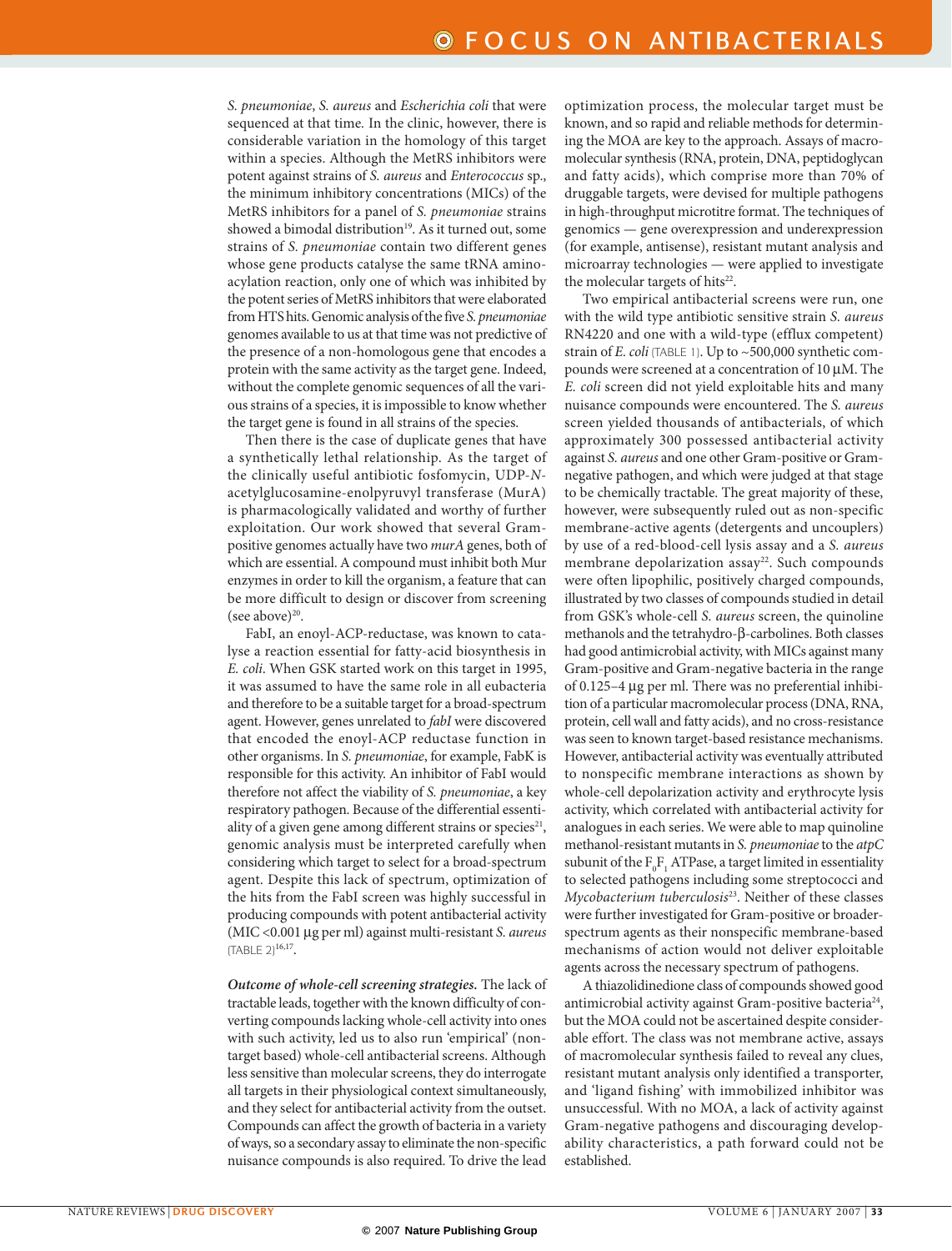### REVIEWS REVIEWS

| Table 1a   Outcomes of 70 HTS campaigns of antibacterial targets between 1995-2001 |               |                                                  |  |  |  |  |  |
|------------------------------------------------------------------------------------|---------------|--------------------------------------------------|--|--|--|--|--|
| <b>Target</b>                                                                      | Homologue     | <b>Success of HTS (outcome)</b>                  |  |  |  |  |  |
| Fatty-acid synthesis                                                               |               |                                                  |  |  |  |  |  |
| Phosphopantetheine adenylyl transferase                                            | S. pneumoniae | No hits                                          |  |  |  |  |  |
| Acyl carrier protein synthase                                                      | S. pneumoniae | No hits                                          |  |  |  |  |  |
| Biotin ligase (BirA)                                                               | S. aureus     | No hits                                          |  |  |  |  |  |
| β-Ketoacyl-acyl carrier protein synthase III (FabH)                                | S. pneumoniae | Leads (progressable lead identified)             |  |  |  |  |  |
| Enoyl-acyl carrier protein reductase (Fabl)                                        | S. aureus     | Leads (progressable lead identified)             |  |  |  |  |  |
| Coupled FabH-FabG                                                                  | S. pneumoniae | Hits (derivatives made, but no leads identified) |  |  |  |  |  |
| Acetyl co-enzyme A carboxylase                                                     | S. aureus     | Hits (derivatives made, but no leads identified) |  |  |  |  |  |
| <b>DNA</b> replication                                                             |               |                                                  |  |  |  |  |  |
| DNA polymerase III $\alpha$ (DnaE)                                                 | S. aureus     | No hits                                          |  |  |  |  |  |
| Type I topoisomerase                                                               | E. coli       | No hits                                          |  |  |  |  |  |
| Gyrase-dependent DNA replication                                                   | E. coli       | Hits (derivatives made, but no leads identified) |  |  |  |  |  |
| Gyrase-dependent DNA replication                                                   | H. influenzae | No hits                                          |  |  |  |  |  |
| DnaB helicase                                                                      | S. aureus     | No hits                                          |  |  |  |  |  |
| PcrA DNA helicase                                                                  | S. aureus     | Hits (derivatives made, but no leads identified) |  |  |  |  |  |
| Protein modification                                                               |               |                                                  |  |  |  |  |  |
| Peptide deformylase                                                                | S. aureus     | Leads (progressable lead identified)             |  |  |  |  |  |
| Methionine aminopeptidase                                                          | S. aureus     | Hits (derivatives made, but no leads identified) |  |  |  |  |  |
| Two-component signal transduction                                                  |               |                                                  |  |  |  |  |  |
| CheY-CheA chemosensor                                                              | E. coli       | Hits (derivatives made, but no leads identified) |  |  |  |  |  |
| Protein elongation                                                                 |               |                                                  |  |  |  |  |  |
| Ribosomal protein S8-16S rRNA helix 21 interaction                                 | S. aureus     | No hits                                          |  |  |  |  |  |
| Global transcription-translation assay                                             | E. coli       | No hits                                          |  |  |  |  |  |
| Global transcription-translation assay                                             | E. coli       | No hits                                          |  |  |  |  |  |
| Decoding region (aminoglycoside displacement)                                      | E. coli       | No hits                                          |  |  |  |  |  |
| Peptidyltransferase binding assay                                                  | E. coli       | No hits                                          |  |  |  |  |  |
| <b>Protein termination</b>                                                         |               |                                                  |  |  |  |  |  |
| Peptidyl tRNA hydrolase                                                            | S. pneumoniae | No hits                                          |  |  |  |  |  |
| Peptidyl tRNA hydrolase (rescreen)                                                 | S. pneumoniae | No hits                                          |  |  |  |  |  |
| RNA elongation                                                                     |               |                                                  |  |  |  |  |  |
| Bacterial RNA polymerase                                                           | S. aureus     | No hits                                          |  |  |  |  |  |
| Ribonuclease P                                                                     | E. coli       | Hits (derivatives made, but no leads identified) |  |  |  |  |  |
| Ribonuclease P                                                                     | S. aureus     | No hits                                          |  |  |  |  |  |
| Cell division                                                                      |               |                                                  |  |  |  |  |  |
| FtsH ATP-dependent protease                                                        | S. aureus     | No hits                                          |  |  |  |  |  |
| FtsZ tubulin-like protein                                                          | S. aureus     | Hits (derivatives made, but no leads identified) |  |  |  |  |  |
| FtsA-FtsZ protein interaction                                                      | S. aureus     | No hits                                          |  |  |  |  |  |
| Glycolytic pathway                                                                 |               |                                                  |  |  |  |  |  |
| Transketolase                                                                      | S. pneumoniae | No hits                                          |  |  |  |  |  |
| Transketolase (rescreen)                                                           | S. pneumoniae | No hits                                          |  |  |  |  |  |
| Amino-acid synthesis                                                               |               |                                                  |  |  |  |  |  |
| Chorismate synthase                                                                | S. pneumoniae | No hits                                          |  |  |  |  |  |
| 5-Enolpyruvoylshikimate-3-phosphate synthase                                       | S. pneumoniae | No hits                                          |  |  |  |  |  |

The minimum definition of a 'hit' was a chemically tractable, low-micromolar inhibitor of the target and, where appropriate, at least tenfold selectivity against the mammalian version of the target. A 'lead' was a 'hit' that also had antibacterial activity, together with evidence that the mechanism of antibacterial activity was via inhibition of the target screened. No 'leads' were directly identified from HTS. In all cases, the leads evolved following chemical modification of 'hits'. FabG, 3-ketoacyl-acyl carrier protein reductase; HTS, high-throughput screening.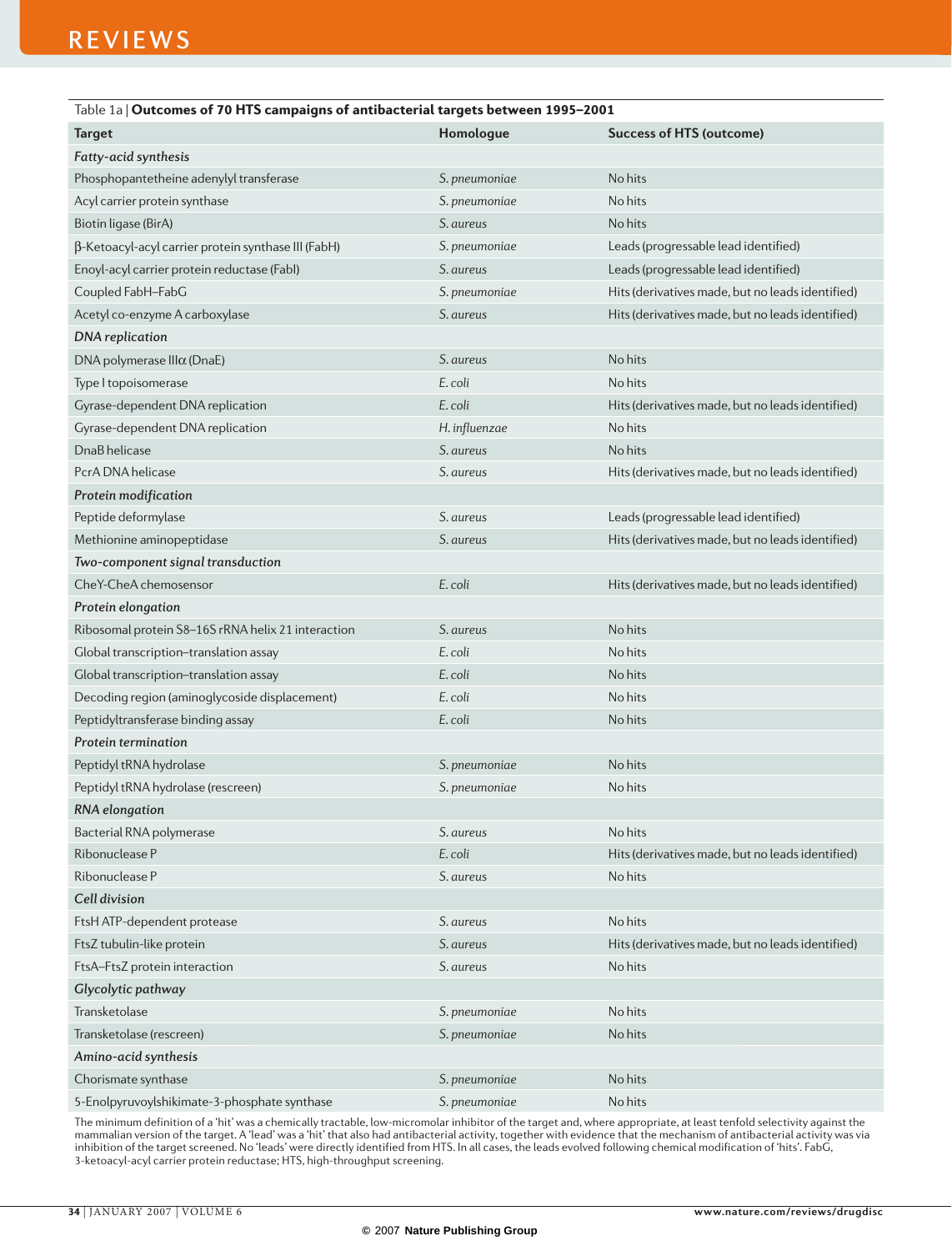| Table 1b   Outcomes of 70 HTS campaigns of antibacterial targets between 1995-2001 |               |                                                           |  |  |  |  |  |
|------------------------------------------------------------------------------------|---------------|-----------------------------------------------------------|--|--|--|--|--|
| <b>Target</b>                                                                      | Homologue     | <b>Success of HTS (outcome)</b>                           |  |  |  |  |  |
| Protein secretion                                                                  |               |                                                           |  |  |  |  |  |
| SecA subunit of preprotein translocase                                             | E. coli       | No hits                                                   |  |  |  |  |  |
| Signal peptidases                                                                  | E. coli       | Hits (derivatives made, but no leads identified)          |  |  |  |  |  |
| Signal peptidases (rescreen)                                                       | S. aureus     | No hits                                                   |  |  |  |  |  |
| UMP kinase inhibitor                                                               | S. aureus     | No hits                                                   |  |  |  |  |  |
| Cell-wall synthesis                                                                |               |                                                           |  |  |  |  |  |
| Undecaprenyl (UDP) pyrophosphate synthetase                                        | S. aureus     | No hits                                                   |  |  |  |  |  |
| Penicillin-binding protein-2' (PBP-2')                                             | S. aureus     | No hits                                                   |  |  |  |  |  |
| UDP-N-acetylglucosamine-enolpyruvyl reductase (MurB)                               | S. pneumoniae | No hits                                                   |  |  |  |  |  |
| UDP-N-acetylglucosamine-enolpyruvyl transferase (MurA)                             | S. pneumoniae | No hits                                                   |  |  |  |  |  |
| UDP-N-acetyl muramyl:L-alanine ligase (MurC)                                       | S. pneumoniae | No hits                                                   |  |  |  |  |  |
| N-acetylglucosamine-1-P uridyl transferase (GlmU)                                  | S. aureus     | No hits                                                   |  |  |  |  |  |
| N-acetylglucosamine-1-P acetyl transferase (GlmU)                                  | S. aureus     | No hits                                                   |  |  |  |  |  |
| N-acetylglucosamine-1-P acetyl transferase (GlmU) (rescreen)                       | S. aureus     | No hits                                                   |  |  |  |  |  |
| Serine $\beta$ -lactamase                                                          | P99           | No hits                                                   |  |  |  |  |  |
| Metallo $\beta$ -lactamase                                                         | CfiA          | No hits                                                   |  |  |  |  |  |
| tRNA synthetases                                                                   |               |                                                           |  |  |  |  |  |
| F tRNA synthetase                                                                  | S. aureus     |                                                           |  |  |  |  |  |
| M tRNA synthetase                                                                  | S. aureus     | Leads (progressable lead identified)                      |  |  |  |  |  |
| Y tRNA synthetase                                                                  | S. aureus     | Leads (progressable lead identified)                      |  |  |  |  |  |
| W tRNA synthetase                                                                  | S. aureus     | Hits (derivatives made, but no leads identified)          |  |  |  |  |  |
| V tRNA synthetase                                                                  | S. aureus     | Hits (derivatives made, but no leads identified)          |  |  |  |  |  |
| VtRNA synthetase (rescreen)                                                        | S. aureus     | No hits                                                   |  |  |  |  |  |
| C tRNA synthetase                                                                  | S. aureus     | No hits                                                   |  |  |  |  |  |
| D tRNA synthetase                                                                  | S. aureus     | No hits                                                   |  |  |  |  |  |
| H tRNA synthetase                                                                  | S. aureus     | No hits                                                   |  |  |  |  |  |
| I tRNA synthetase                                                                  | S. aureus     | No hits                                                   |  |  |  |  |  |
| K tRNA synthetase                                                                  | S. aureus     | No hits                                                   |  |  |  |  |  |
| LtRNA synthetase                                                                   | S. aureus     | No hits                                                   |  |  |  |  |  |
| N tRNA synthetase                                                                  | S. aureus     | No hits                                                   |  |  |  |  |  |
| PtRNA synthetase                                                                   | S. aureus     | No hits                                                   |  |  |  |  |  |
| StRNA synthetase                                                                   | S. aureus     | No hits                                                   |  |  |  |  |  |
| G tRNA synthetase                                                                  | S. aureus     | No hits                                                   |  |  |  |  |  |
| T tRNA synthetase                                                                  | S. aureus     | No hits                                                   |  |  |  |  |  |
| A tRNA synthetase                                                                  | S. aureus     | No hits                                                   |  |  |  |  |  |
| E tRNA synthetase                                                                  | S. aureus     | No hits                                                   |  |  |  |  |  |
| R tRNA synthetase                                                                  | S. aureus     | No hits                                                   |  |  |  |  |  |
| Whole-cell antibacterial assays                                                    |               |                                                           |  |  |  |  |  |
| Whole cell antibacterial                                                           | S. aureus     | No hits                                                   |  |  |  |  |  |
| Whole cell antibacterial                                                           | E. coli       | No hits                                                   |  |  |  |  |  |
| Whole cell antibacterial (rescreen)                                                | S. aureus     | Three hits (derivatives made, but no leads<br>identified) |  |  |  |  |  |

The minimum definition of a 'hit' was a chemically tractable, low-micromolar inhibitor of the target and, where appropriate, at least tenfold selectivity against the mammalian version of the target. A 'lead' was a 'hit' that also had antibacterial activity, together with evidence that the mechanism of antibacterial activity was via inhibition of the target screened. No 'leads' were directly identified from HTS. In all cases, the leads evolved following chemical modification of 'hits'. FabG, 3-ketoacyl-acyl carrier protein reductase; HTS, high-throughput screening.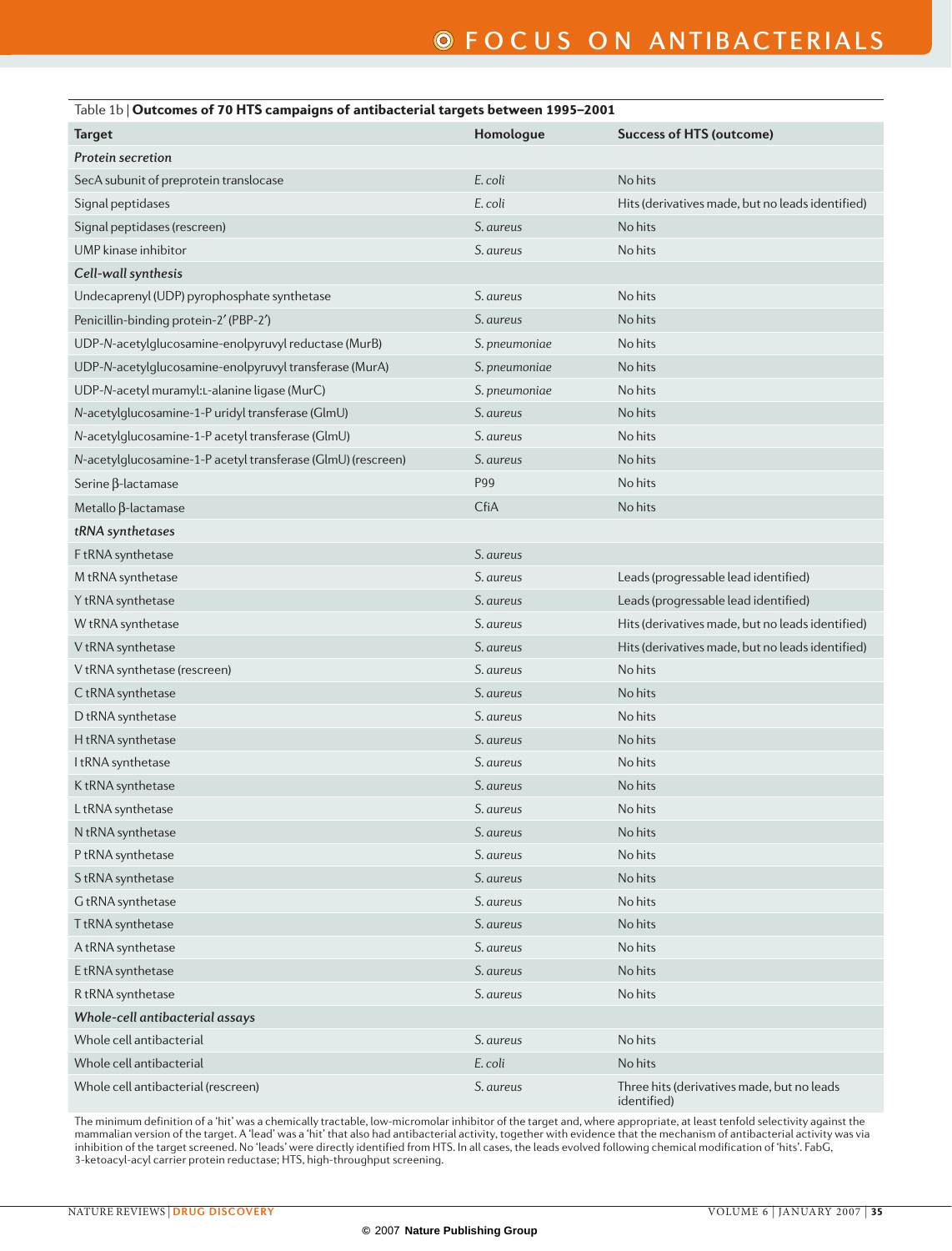Like biochemical screening of individual antibacterial targets, the success rate of whole-cell antibacterial screening was disappointing. Sorting through the high number of nuisance compounds to define whether the antibacterial activity was a result of either a nonspecific (and potentially cytotoxic) mechanism or a specific target was too burdensome. Given the genetic and biochemical tools available, finding compounds worth studying that were not simply nonspecific cytotoxics was a larger problem than actually elucidating their MOA. The inability of this approach and the target-based strategy to find good lead molecules was probably a consequence of the lack of chemical diversity screened at that time.

### *Conclusions from GSK's HTS-based approach.* From the 70 HTS campaigns run between 1995–2001 (67 target

based, 3 whole cell), only 5 leads were delivered, so that, on average, it took 14 HTS runs to discover one lead. Based on GSK screening metrics, the success rate from antibacterial HTS was four- to five-fold lower than for targets from other therapeutic areas at this time. To be sure, this was a disappointing and financially unsustainable outcome, especially in view of the length of time devoted to this experiment and considering that costs per HTS campaign were around US\$1 million. Furthermore, multiple high-quality leads are needed given the attrition involved in the lead optimization and clinical development processes required to create a novel antibiotic.

GSK was not the only company that had difficulty finding antibacterial leads from HTS. A review of the literature between 1996 and 2004 shows that >125 antibacterial screens on 60 different antibacterial targets were run by 34 different companies<sup>25</sup>. That none of these screens resulted in credible development candidates is clear from the lack of novel mechanism molecules in the industrial antibacterial pipeline. We are only aware of two compounds targeting a novel antibacterial enzyme (PDF) that have actually progressed as far as Phase I clinical trials, and technically speaking PDF was identified as an antibacterial target well before the genome era. Potential reasons for the poor success rate of antibacterial HTS are discussed below.

Difficulty at this early stage — screening and finding leads — is only the beginning. Even when a lead is identified it can take many years and the synthesis of thousands of derivatives to identify a molecule that has all of the necessary antimicrobial and pharmaceutical properties to warrant testing in humans. For example, one of our series has taken a team of at least 20 chemists more than 5 years to create a broad-spectrum development candidate for the treatment of respiratory community infections.

So why is the lead optimization phase of antibacterials so challenging? Consider that an ideal novel antibacterial to treat community respiratory infections will need to cover seven key pathogens that cause such infections (*S. pneumoniae*, *H. influenzae*, *S. aureus*, *Moraxella catarrhalis*, *Mycoplasma pneumoniae*, *Chlamydia pneumoniae* and *Legionella pneumophila).*  To treat such infections, a single compound must inhibit the growth of many different Gram-positive and Gram-negative bacterial species, all of which have different molecular targets, different membrane permeabilities and different metabolic pathways. Making such a compound is a profound chemical challenge: consider that Gram-positive *S. pneumoniae* and Gram-negative *H. influenzae* bacteria share less in common genetically than do humans and paramecia<sup>26</sup>. Moreover, it must also demonstrate an acceptable side-effect profile at the high blood levels typically required to ensure effectiveness against the least susceptible organisms. For example, there is a 1,000-fold difference in peak drug concentration in human plasma between sumatriptan (Imitrex; GSK), a drug for treating migraine, and the antibiotic combination of amoxicillin and clavulanic acid (Augmentin; GSK). (For more information see Drugs @ FDA in Further information.) Finally, the compound must have pharmaceutical properties that allow for a competitive and convenient dosing profile.

### Adapting to unique challenges

With our lacklustre HTS results, it made little scientific or economic sense to simply keep screening more targets. Our experience with the lead optimization phase illustrated that delivering high-quality, broad-spectrum antibacterial development candidates from a single programme requires the commitment of a large and long-term effort. It was clear that we needed to change our approach.

In 2002, GSK overhauled its antibacterial research strategy to address these key challenges. The entire internal focus was shifted to a select number of programmes with late-stage leads (none of these originated from the HTS campaigns run between 1995–2001). Our decision to pursue only broad-spectrum agents limited the choice of targets. For example, agents such as our FabI and MetRS leads, although promising, did not meet the necessary spectrum requirements and were partnered with biotechnology companies (Affinium and Replidyne, respectively). To enable optimal biology and chemistry resourcing of our latestage programmes, all early-stage programmes (~30) that were in the 'HTS to lead' phases were terminated and in-house HTS for the antibacterial therapeutic area temporarily ceased.

Instead, we wanted to concentrate solely on novel chemical structures — not targets — whose members had excellent *in vitro* and *in vivo* antibacterial activity against both Gram-positive and Gram-negative pathogens and into whose chemical structures might be engineered the physical properties needed for a pharmaceutical product. As these leads were not going to come from screening, we needed alternative approaches. First, we reconsidered known antibacterial molecules to see whether we could improve their antibacterial and developability properties. Along these lines, we have modified the pleuromutilin core structure in ways that have allowed us to bring three derivatives into clinical development. We also found lead molecules the old-fashioned way: screening a small, discrete library of compounds for antibacterial activity. Here we found a novel compound class that inhibits

#### Paramecia

Freshwater protozoa of the genus *Paramecium* with an oral groove for feeding.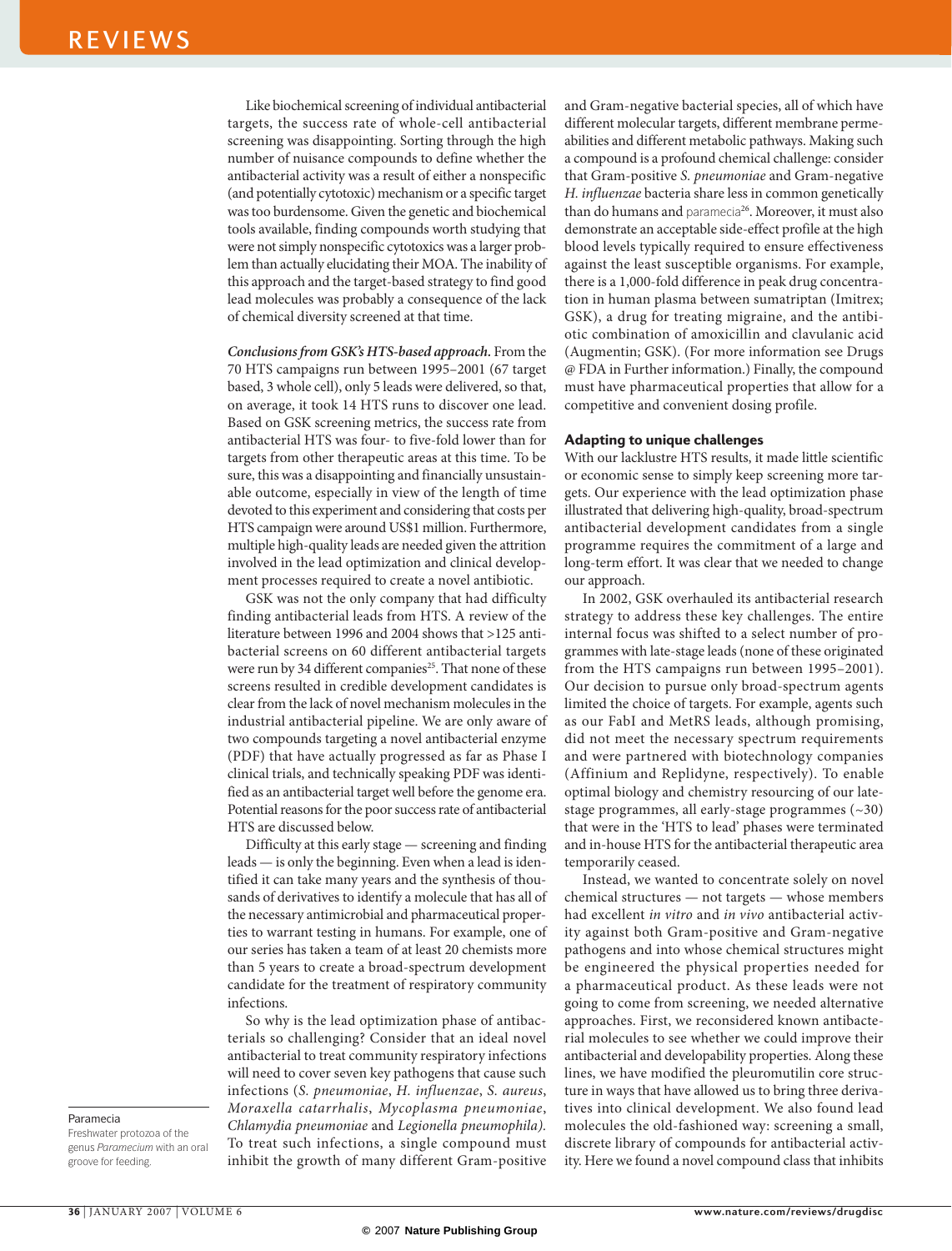### **FOCUS ON ANTIBACTERIALS**

| Table Z   <b>Example properties of 'nits' obtained from HTS and outcome of their optimization</b> |                                                                                                                                             |                                           |                                 |                      |  |  |  |
|---------------------------------------------------------------------------------------------------|---------------------------------------------------------------------------------------------------------------------------------------------|-------------------------------------------|---------------------------------|----------------------|--|--|--|
| <b>Development</b><br>status                                                                      | <b>Structure</b>                                                                                                                            | Enzyme $IC_{50}$ ( $µM$ ) in<br>S. aureus | MIC (µg per ml)<br>in S. aureus | <b>MOA</b><br>shown? |  |  |  |
| Hit                                                                                               | $\circ$<br>$H_3C$<br>CH <sub>3</sub><br>N<br>$\circ$<br>$\perp$<br>CH <sub>3</sub><br>$_{\rm H}^{\rm N}$<br>CO <sub>2</sub> CH <sub>3</sub> | 17.1                                      | $>64$                           | No                   |  |  |  |
| Optimized lead                                                                                    | $\circ$<br>$\frac{N}{I}$<br>CH <sub>3</sub><br>$\Omega$<br>Ν<br>CH <sub>3</sub><br>$\mathbf{I}$<br>H<br>H                                   | 0.047                                     | 0.06                            | Yes                  |  |  |  |
| Hit                                                                                               | $\circ$<br>Me<br>Br<br>N<br>H<br>N<br>H                                                                                                     | 0.35                                      | $>64$                           | No                   |  |  |  |
| Optimized lead                                                                                    | Ο<br>$\operatorname{HN}$<br>Br.<br>H<br>N<br>H<br>N<br>H<br>Br                                                                              | 0.008                                     | 0.5 (MIC90)                     | Yes                  |  |  |  |
| Hit                                                                                               | Unavailable                                                                                                                                 | 4.8                                       | $>64$                           | <b>No</b>            |  |  |  |
| Optimized lead                                                                                    | Unavailable                                                                                                                                 | 4.8                                       | $>64*$                          | No                   |  |  |  |
| Hit                                                                                               | Unavailable                                                                                                                                 | $\,8\,$                                   | $\,1\,$                         | No                   |  |  |  |
| Optimized lead                                                                                    | Unavailable                                                                                                                                 | $\,8\,$                                   | $1^{\star}$                     | No                   |  |  |  |
| Hit                                                                                               | Unavailable                                                                                                                                 | 0.3                                       | $>64$                           | No                   |  |  |  |
| Optimized lead                                                                                    | Unavailable                                                                                                                                 | 0.04                                      | $>64$                           | Yes <sup>#</sup>     |  |  |  |
|                                                                                                   |                                                                                                                                             |                                           |                                 |                      |  |  |  |

### Table 2 | Example properties of 'hits' obtained from HTS and outcome of their optimization

\*Derivatives of HTS hit were made, but none were significantly more active than initial HTS hit. ‡ Mode of action was demonstrated by downregulating the FRS target and showing specific sensitization of strain to FRS leads. FRS, phenylalanine tRNA synthetase; HTS, high-thoughput screening; MOA, mode of action; MIC, minimum inhibitory concentration.

> bacterial DNA replication, several of whose members have also moved into development. Finally, rational design initiatives have also led to other lead molecules which have reached the development interface.

To support this strategy, we devoted large medicinal chemistry teams to a smaller number of programmes. Our choice has been to work on a select number of programmes very thoroughly rather than on many things inadequately. We realize that we will miss out on some opportunities, but we want to give our selected programmes the best chance of succeeding. We have streamlined, and automated in some cases, the biological characterization of the leads to provide high-throughput *in vitro* antibacterial assessment and more rapid *in vivo* evaluation of promising leads. Antibacterial research does have one great advantage: animal models of infection are predictive of efficacy in humans. One can use the pharmacokinetic/pharmacodynamic parameters established in animal models of infection to predict the likelihood of the drug working in humans, and the necessary therapeutic exposure. As an antibiotic does not have an intended target in humans, careful choice of bacterial target, or demonstration of only weak activity against any human homologues, should avoid mechanism-based toxicity. To capitalize on this advantage, we redesigned our progression plan so that we could use efficacy in animal models of infection as an early decision point in lead optimization. For example, in one programme in which a large proportion of compounds synthesized met *in vitro* antibacterial criteria, we synthesized at risk large quantities of each new molecule (0.5–1 g). Because there was sufficient material to assess both the *in vitro* antibacterial activity (against up to 100 pathogens) as well as the *in vivo* efficacy, decisions could be made on the future direction of medicinal chemistry efforts within 10 days of receiving a new compound, rapidly accelerating the lead optimization process.

In addition, the organization of research at GSK into Centers of Excellence for Drug Discovery (CEDDs) — small, self-contained, therapeutically focused research units — enabled sufficient resources to be deployed to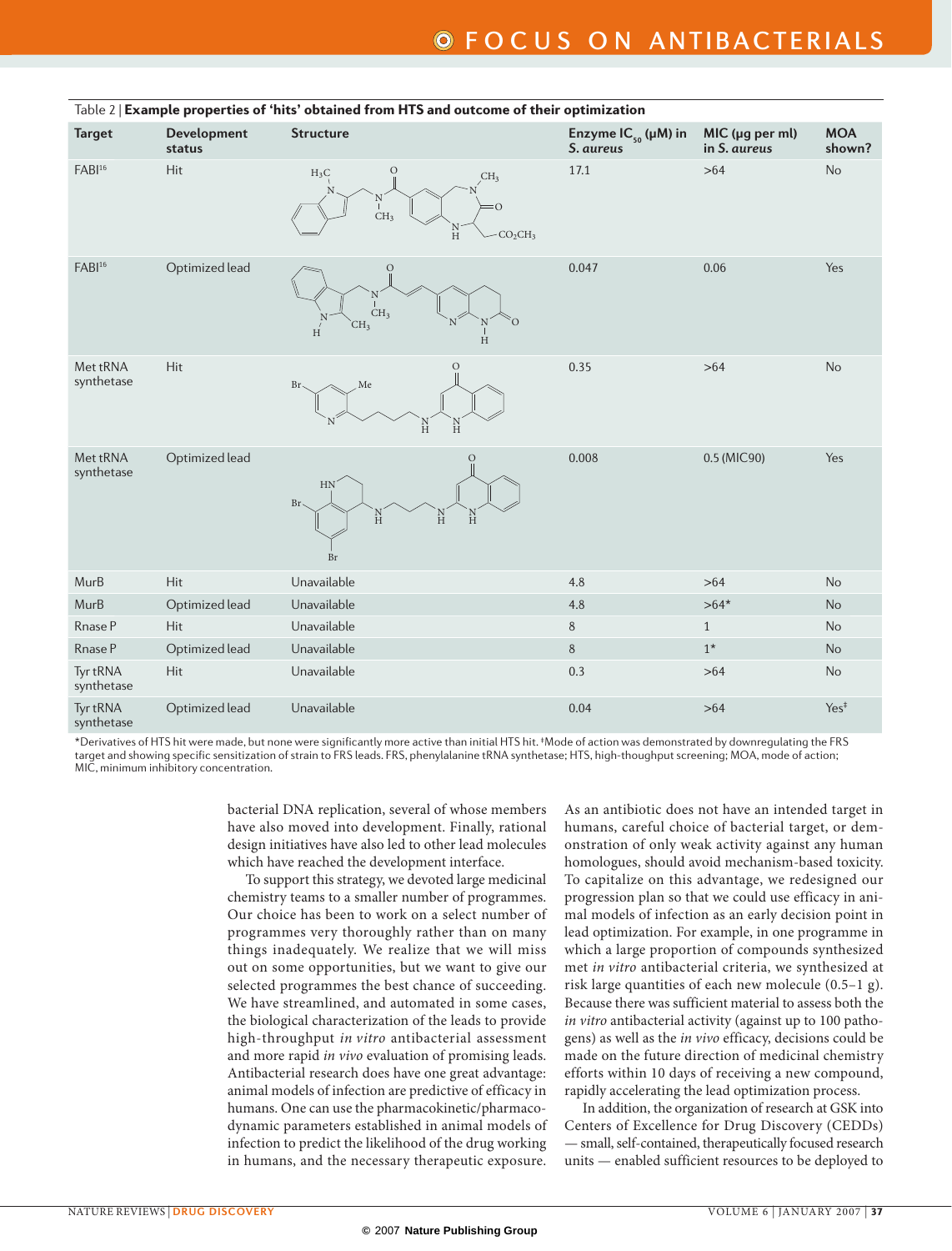the antibacterial area, which can sometimes be diluted in large matrix organizations. Rapidly generating key biological data and focusing significant medicinal chemistry resources on a smaller number of well-validated targets has proven to be substantially more productive than either Glaxo Wellcome or SmithKline Beecham were in the past at generating antibiotics with a novel mechanism of action. So far, following this strategy has led to six development candidates with a pipeline poised to deliver further candidates with a novel MOA. We are not declaring success yet, but there has been greater productivity, measured by the number of development candidates, in the past 4 years than in the previous 20. As a further validation of this approach and as a measure of our commitment to infectious diseases, GSK has now created a specific Infectious Diseases CEDD to include antibacterial and antiviral drug discovery, as well as drugs for diseases of the developing world.

We did not entirely give up on the early part of antibacterial R&D. Our compound collection has substantially expanded and improved in quality since we finished the genomics-based screening campaigns. Indeed, we have attempted to create libraries of molecules that might be better suited to antibacterial targets. A few of the targets that had broad-spectrum potential have been re-screened against this larger and more diverse GSK compound collection in collaboration with medium-sized pharmaceutical companies. Hits and leads have been transferred to our alliance partner, who is responsible for producing development candidates that are then taken back by GSK for further development. This approach enables us to maintain an early-stage portfolio in a way that does not compromise internal focus on our advanced lead optimization programmes.

### Approaches to improve antibacterial discovery

Our experience and those of others<sup>25</sup> underscores the inadequacy of screening of synthetic libraries of compounds against isolated bacterial targets to generate novel antibacterial leads. A different paradigm for antibacterials is needed.

*Selection of HTS targets and screens.* Confidence that inhibition of the target will result in cell death and resolution of the infection is the epitome of target validation. With the powerful genetic tools available, there is little excuse not to have this information for all the key pathogens within the desired spectrum. As we have seen, however, it is not trivial to thoroughly validate an untested target (see, for example, the MetRS example above).

Regardless of their cellular location, single enzyme targets are suspect because of the ease of evolving resistance by single point mutation, either in the structural gene, in the promoter or in genes involved in transport or permeabilility. Targeting multiple enzymes that are structurally related or recognize common substrate motifs, and offer the possibility of finding a small molecule that binds to more than one family member, is much preferred<sup>27</sup>. Unless there is a substantial synthetic chemistry effort committed to converting good enzyme inhibitors

into permeative antibiotics, screening intracellular protein targets — particularly lone enzymes — promises to be frustrating. Extracellular targets are always attractive, especially for biochemical screens, because penetration of the cellular boundary is not required.

Experience suggests that it is easier to find the cellular target of an antibacterial compound than it is to engineer permeability into an enzyme inhibitor. Therefore whole-cell assays are favoured for finding a lead compound that has a modicum of antibacterial activity, but biochemical assays and genetic studies are vital to determine the MOA of these leads. Using engineered strains that underexpress a particular target is a way to detect compounds that have both target specificity and antibacterial activity<sup>28</sup>. Finally, it should be noted that designing HTS assays to accommodate modern largescale robotic screening often involves compromises, such as using non-natural substrates or artificial reaction conditions, and defining imperfect hit selection criteria, which inadvertently fail to identify interesting inhibitors. Furthermore, robust proof that the essential function of the enzyme is being effectively captured by the HTS format can be lacking. These aspects are perhaps more of an issue with entirely novel targets.

Some targets are clearly more tractable than others for reasons that are not always obvious. Certain targets (for example, the ribosome and gyrase) have multiple classes of published leads and marketed drugs, whereas other essential gene products have no known inhibitors despite a long history of antibacterial research. Discovering novel strategies of inhibiting pharmacologically validated, tractable targets — DNA replication, the ribosome and cell-wall biosynthesis  $-$  is a more rational strategy<sup>29</sup>. Put simply, a good target is better than a new target.

*Chemical diversity.* An extremely important factor when searching for new drugs is the variety, or diversity, of chemicals available to screen. The chemical collections of most large pharmaceutical companies have been panned for possible antibacterials. The low-hanging fruit from the antibiotic tree has probably already been picked. The synthetic screening collections of different companies probably have substantial overlap, due to the use of similar chemical synthetic methods and acquisition of compounds from the same vendors. New sources of compounds are needed. Combinatorial chemistry was heralded as the cavalry in this regard, but the technology for generating chemical diversity is not quite ready. Indeed, compounds made using combinatorial chemistry occupy a different, and narrower, chemical space compared with marketed drugs and natural products<sup>30</sup>. Known antibacterials do not generally follow Lipinski's 'rule of five'31, although corporate compound collections are heavily biased towards compounds that do (FIG. 4). Greater molecular diversity and better understanding of which physical chemical properties are important for antibacterials is necessary. To this end, as referred to previously, we have attempted to create chemical libraries that are better suited to finding antibacterial compounds and these have been added to our compound collection.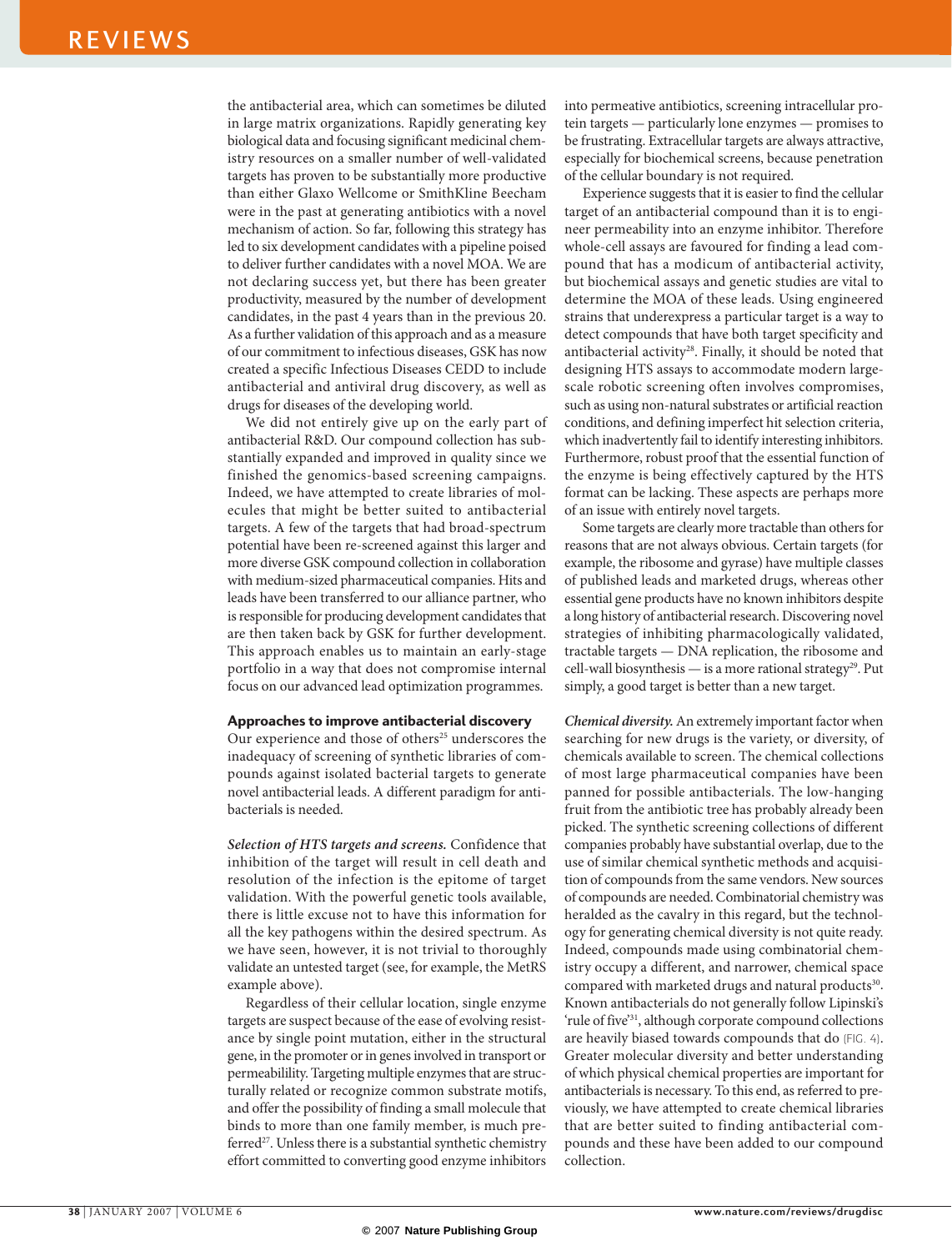

Figure 4 | **The chemical diversity of antibacterials is different to other drugs.**  A plot of calculated logP and molecular mass of marketed drugs for central nervous system disorders compared with marketed antibacterial classes. CNS drugs (similar observations for other mammalian target classes; data not shown) closely follow Lipinski's rule of five. Antibacterial molecules are on average more hydrophilic and slightly larger.

Fortunately, nature is not yet tapped out of novel compounds. Bizarre organisms are being isolated from all sorts of extreme biological niches, bringing with them their own chemical defense mechanisms<sup>26</sup>. These naturally occurring organisms, together with recombinant organisms generated using combinatorial genetics<sup>32</sup> and the availability of new chimeric metabolic pathways, promise to deliver an abundance of new compounds. We are enthusiastic advocates of natural product screening to search for novel antibacterial leads.

*More chemists needed.* The only way to overcome the challenges of multifactorial antibacterial lead optimization is to expand the number of chemical derivatives. We now employ roughly two chemists for each biologist in the antibacterial therapeutic area, a fourfold turn-around from the days when genomics dominated our activities. That these large teams are needed for the long haul (3–5 years) could be the biggest challenge as they require commitment to antibacterial discovery that biotechnology companies and even big pharma could find difficult to justify on the basis of financial return only.

### Perspectives on antibacterial research

FIGURE 1 illustrates the timescale and probability of success for each step of antibacterial development using a combination of GSK and industry averages. Industry data illustrate that, on average, 16 Phase I starts are required for one antibacterial product. There are no more than two to three novel-mechanism systemic antibiotics in Phase I studies, and these are Gram-positive-spectrum agents or community respiratory-tract infection drugs. According to these metrics, an additional 12 Phase I starts are needed — a fourfold increase in investment — between now and 2008 to generate one novel-mechanism antibacterial by 2012.

The scenario for the tougher Gram-negative hospital pathogens is more worrisome<sup>5</sup>. Efflux-mediated resistance, which vitiates the activity of a broad range of structural classes, is formidable in Gram-negative bacteria. Right now, there are no novel MOA antibacterials in Phase I, nor are there even good preclinical leads with promising Gram-negative activity. Assuming aggressive timelines of 3–5 years to deliver a development candidate and 6 years to compete clinical testing, agents for Gram-negative infections could be 9–11 years away (FIG. 1). Taking the attrition into account, it could be as long as 10–15 years before we see a novel mechanism agent for treating Gram-negative hospital infections.

Attrition metrics suggest that the current industry pipeline has a low probability of delivering a single novel-mechanism antibiotic. Companies that remain committed to this area, such as GSK, will need to continuously introduce development candidates into the clinic until (at least) one crosses the finish line as a registered medicine. However, to assure ourselves that novel-mechanism antibiotics will be available for public health, substantially more compounds need to be produced and tested in human studies. This is not going to happen until more drug hunters, both in academia and at companies, engage and apply greater investment to the area.

### Concluding remarks

The goal of this review was to focus specifically on the scientific challenges of antibacterial research from the GSK perspective. Some of the challenges encountered were part of a learning curve, and a function of incomplete knowledge at the time. However, many more of the technical difficulties still remain, such as acquisition of biologically relevant chemical diversity, and achieving activity across a diverse spectrum of pathogens, including highly challenging Gram-negative pathogens, with safe drugs. Improvements in the success rate for molecular target HTS will be needed before this is a robust discovery platform for antibacterials. In the meantime, at GSK we have concentrated our effort on lead optimization of novel lead classes from alternative sources. We are mindful of other environmental factors but, from our perspective and as emphasized in this review, the scientific challenges of delivering novel mechanism antibiotics are equally difficult. The painful reality of drug discovery is that things go wrong. This is reflected in the low probability of success for creating an antibacterial worthy of approval for clinical use. The pipeline of novel-mechanism antibacterials is still empty and will remain that way for a considerable time. In conclusion, our experience suggests that synthesizing novel chemical structures that interact with and block established targets in new ways is a robust strategy.